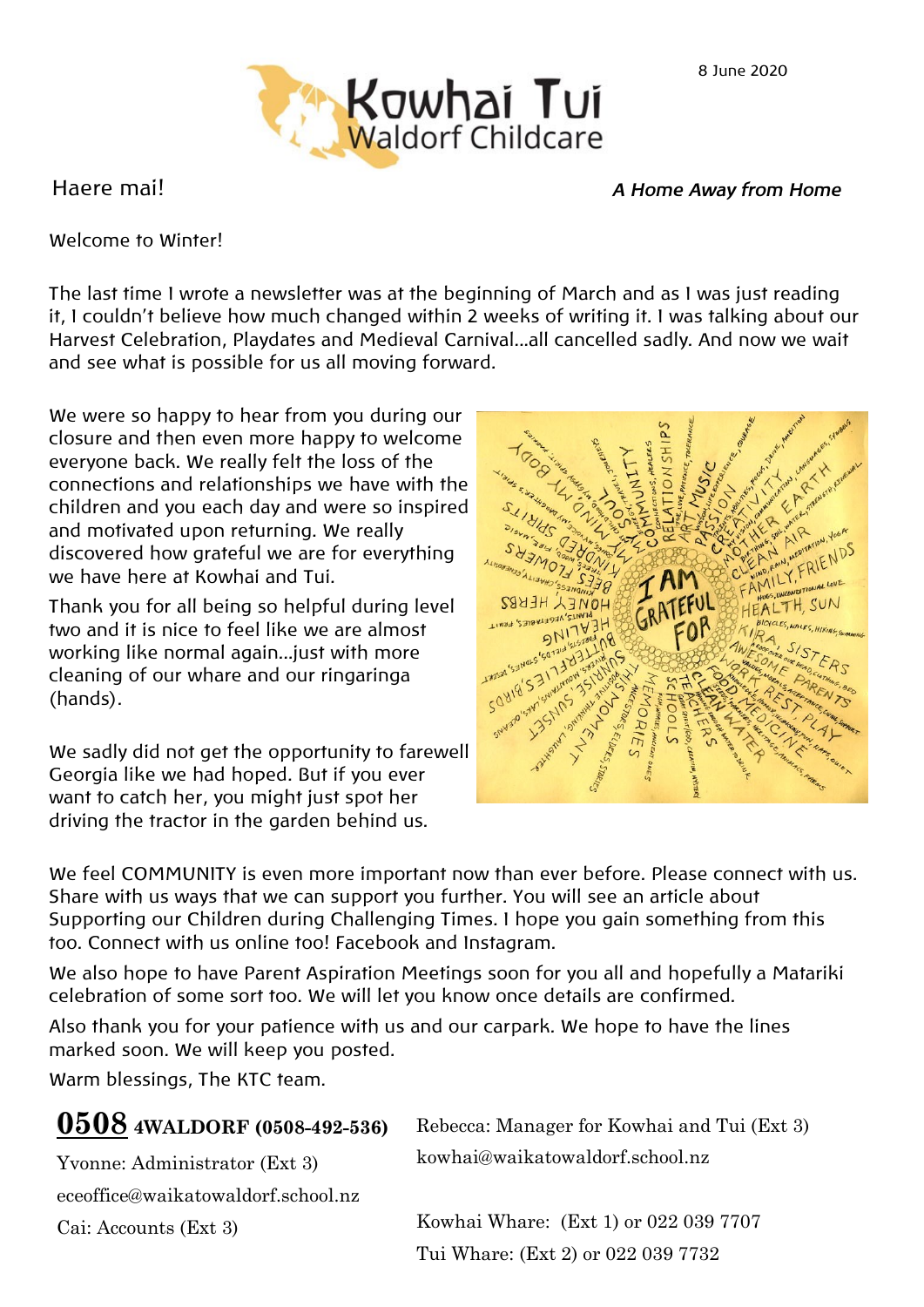### **Communicating with Children and Supporting them in Difficult Times**

As a native of Japan, and having family members and many friends in the midst of the devastation, I continue to struggle to find strength to overcome my own fear and sadness. Yet, a question came to me, how do I talk to my four year old about this? This awoke me. I felt called to stand up and do something, anything if I can, to protect my own child and to help fellow parents as we work together to protect our children from further harm. How can we support our children while we adults are struggling?

This is a summary of guidance and insights I gained through my research. I was encouraged to find out that there are many things we can do!

### **1. Turn off the TV**

While it is obvious to adults that the TV is replaying the same footage over and over again, these repeated inflow of graphic images and shocking news make young children think that these scary events are still ongoing. Additionally, they do not have a sense of distance, so even reports from a far away country have a strong impact. They may well think what they see on TV is happening right in their own neighborhood.

### **2. Make them feel safe**

Children express their anxiety in various ways. They can become dependent and clingy, afraid to go to bed or bathroom alone, or behave aggressively. Some children may experience physical pains such as a headache and stomachache. Those who have long ago graduated from diapers may have accidents. Give them hugs and physical closeness. Spend time together reading or taking a walk. Give them assurance by telling them we love them and we will continue to take care of them.

### **3. Be open and receptive to how a child reacts/expresses himself**

Let them know that their feelings, thoughts, questions, reactions, however they may communicate (or not communicate), are all valid and we accept them as they are. Invite their expressions with open and receptive attitude, so they can speak to you about anything, when they choose to. Some children prefer not to talk at all—let them be silent. Young children live in the moment and have dream-like minds, which means they may not accumulate or linger on specific emotions or memories, as adults do. Children may find ways to express and soothe themselves by drawing or playing out their experiences. I will come back to this point later.

## **4. The best time to talk is when a child asks questions**

Many of us remember the events of 9-11 clearly. I know I will not forget about the 3-11 earthquake. We will all have particular events in our lifetimes that will have great significance. At such moments, we are given a possibility to transcend our old selves. It will not be an easy talk. But you know your child the best, her temperament, thoughts and possible reactions. With that deep knowing, you can address her with sincerity and love.

#### **5. Avoid scientific explanation or frightening graphic images, give simple narrative**

Children know intuitively when we are not truthful. Ignoring and understating the fact, or telling a lie (however well meaning it is) will make them more fearful. Give them simple explanations in words they can understand. Children are born resilient, adaptable and cheerful. Trust their strength, and with your striving to do your best, your child will be able to get the message. Do not leave this task to the TV or anyone else, for if we do this, the parent-child relationship will not be the same. This will be one of the very important moments for you and your child.